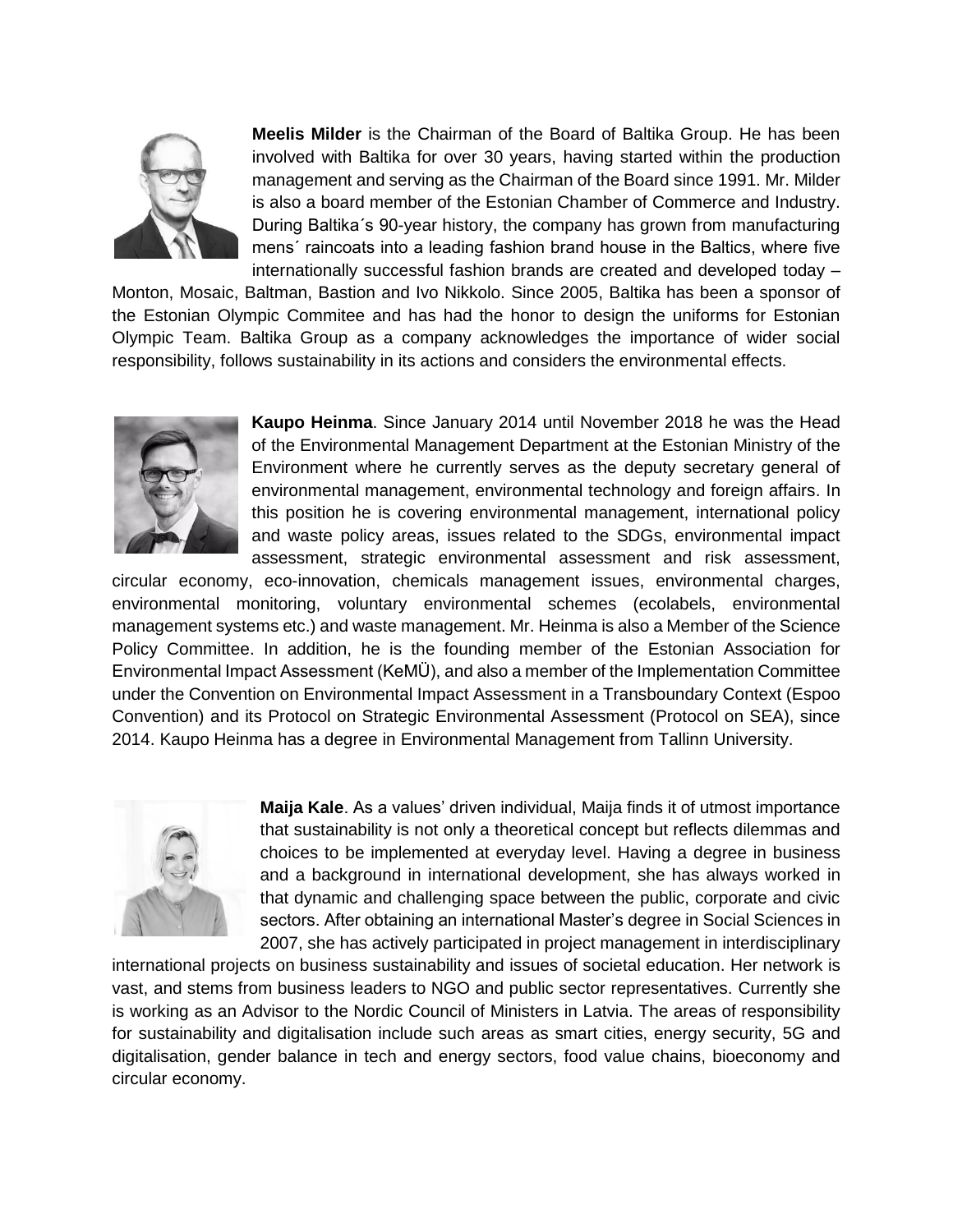

**Lauri Tammiste**. Since 2016 he is working as the director of Stockholm Environment Institute Tallinn Centre. He has extensive and interdisciplinary experience in energy, energy efficiency and innovation policy design, analysis and program management. During his 7 years at the Estonian Ministry of Economic Affairs and Communications he was in various positions responsible for shaping the national renewable energy plan, national R&D and innovation strategy, designing and launching new support programs for energy efficiency

and renewable energy and R&D, coordinating and carrying out ex-ante and ex-post policy evaluations, international cooperation and representing Estonia in various European Commission, OECD, IEA and Nordic-Baltic working groups. Lauri Tammiste has graduated from the University of Tartu, Estonia (Public Administration).



**Emile Bruls** from the waste and circular economy team of Rijkswaterstaat has been working on circular and sustainable textiles since 2012. The Dutch focus is on working towards a circular economy for textiles and finding high-end solutions for recycling. Rijkswaterstaat is an agency of the Dutch ministry of Infrastructure, Water Management and the Environment and is one of the participants in the European Clothing Action Plan (ECAP). Within the European Clothing Action Plan Emile Bruls worked on improving the collection

of textiles, circular procurement of workwear and fibre-to-fibre recycling.



**David Watson** is working as the Senior Consultant of PlanMiljø. He has over 20 years of experience in environmental analysis in the private and public sectors. During the last twelve years David Watson has focused on analysing trends and policy in sustainable production and consumption, resource efficiency, circular economy and waste management. He is a Nordic and European expert on sustainability within textiles. Most of his focus is on mapping the circular economy in the textile value chain and how this can be

further encouraged and accelerated. He has carried out a wide range of projects for public and private organisations alike and has published many reports, article and guidance in the field.



**Pirjo Heikkilä**. Senior Scientist, Dr. Pirjo Heikkilä has altogether almost 20 years' experience in fibre and textile research, first at Tampere University of Technology and, after few post-doc years, since 2011 at VTT Technical Research Centre of Finland Ltd. Her research activities have included wide range of topics such as textile and technical fibres; electrospinning and nanofibres; nonwoven materials and production with foam technology; material modifications; and surface treatment and coating technologies. During the last

years she has focused on textile recycling and circular economy, and coordinated national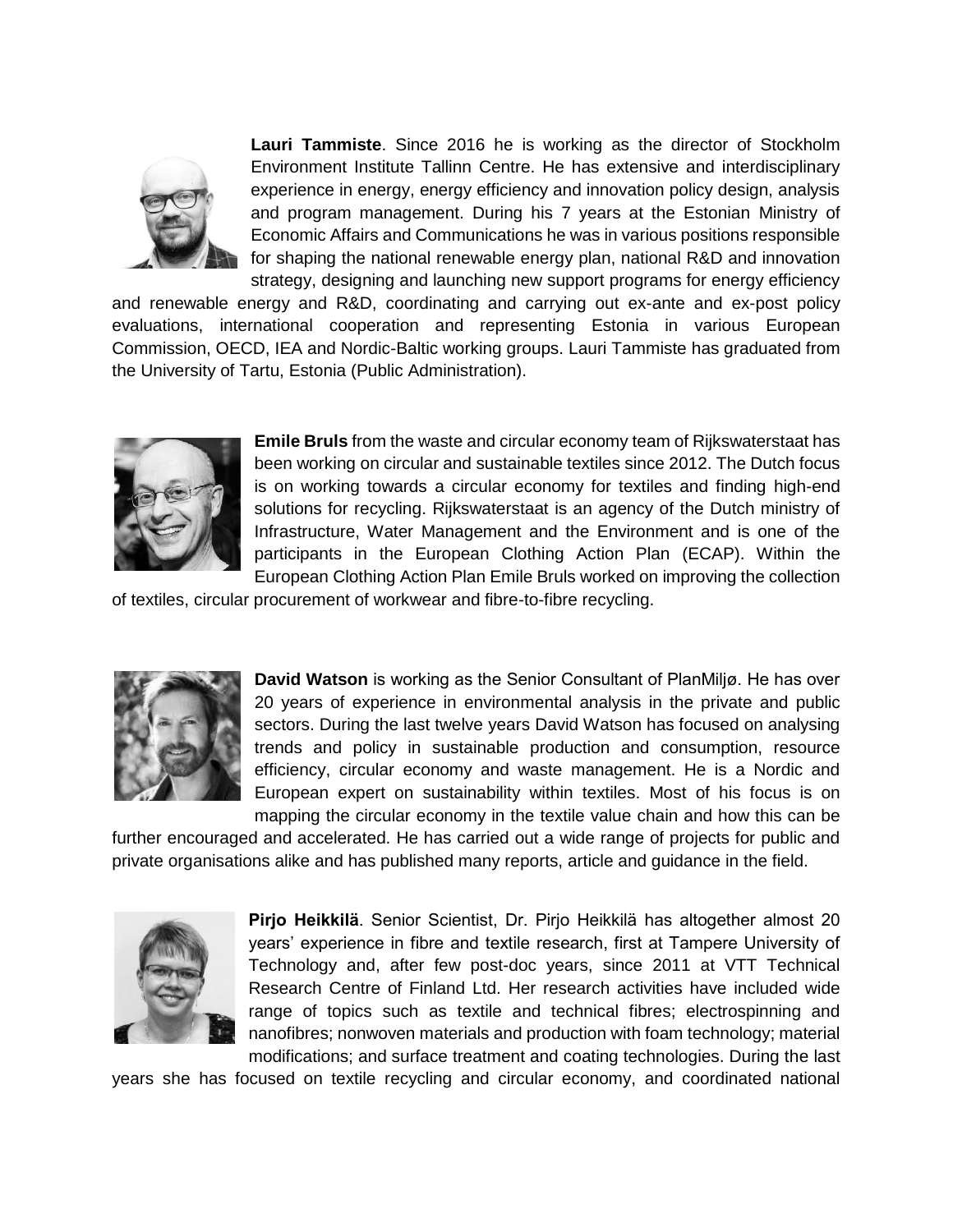(Finnish) projects in this field: '*The Relooping Fashion Initiative*' [\(www.reloopingfashion.org\)](http://www.reloopingfashion.org/), and 'Telaketju - *Textile collecting and utilization chain*' [\(www.telaketju.fi\)](http://www.telaketju.fi/).



**Kerli Kant Hvass** (PhD) has over 15 years of experience working with sustainability, circular economy and textiles from academia, the private, public and non-profit sectors in Estonia, Denmark and the U.S. She holds an industrial PhD degree from Copenhagen Business School and her expertise lies within strategy and business model innovation for sustainability and circular economy, circular value chains, re-commerce business models and social entrepreneurship. She has worked as a circular economy developer at

BESTSELLER and JACK & JONES. She currently develops circular economy at the Re-Use Center Estonia and works as an independent consultant advising companies, organizations and different initiatives on sustainability and circular economy.



**Dace Akule** is an expert in sustainable fashion and founder of start-up AKULE that tests ideas for increased knowledge and sustainable textile solutions. In the capacity of individual consultant, she also works with public institutions, non-governmental organisations, businesses and leaders in Latvia and abroad on various issues of sustainable development, including public policy, communication and fundraising. Until 2016, Dace was the Director of the leading public policy think tank in Latvia, the Centre for Public Policy

PROVIDUS, where she also used to work as project manager and policy analyst focusing on specific aspects of sustainable development (EU good governance, migration and integration). Before joining PROVIDUS in 2006, she worked as a journalist - specialised in socio-political issues and European integration - for several international media outlets, including the Latvian service of the Radio Free Europe/ Radio Liberty. She has a Master degree in Advanced International Studies from the Diplomatic Academy of Vienna and the Paul H.Nitze School of Advanced International Studies, the Johns Hopkins University (Bologna center).



**Juha Mattsson.** He is an experienced entrepreneur and growth business executive with 10+ years of experience from founder and CEO positions in growth companies. Dr. Juha Matsson is currently the CEO of Emmy Clothing Company, a leading Nordic platform buying and selling pre-owned premium clothing. Prior to his management positions, Mattsson also has 10+ years of academic experience from Aalto University, Helsinki, and Stanford University, California, with focus on strategy, marketing, and sales

management.